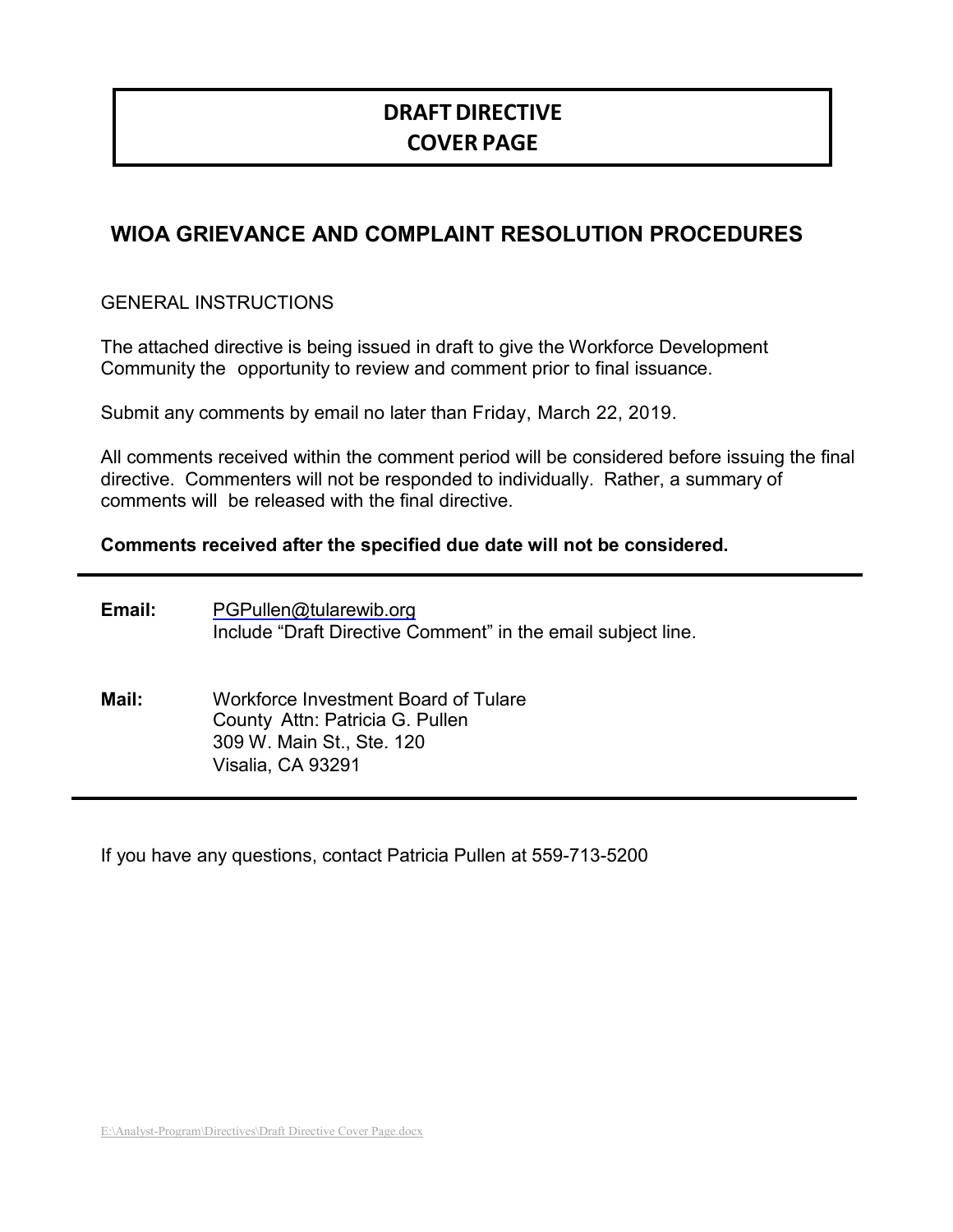|                                                         | <b>DATE: March 7, 2019</b>  |
|---------------------------------------------------------|-----------------------------|
| <b>WORKFORCE INVESTMENT BOARD OF TULARE COUNTY</b>      |                             |
|                                                         | <b>SUBJECT:</b>             |
| <b>WORKFORCE INNOVATION AND OPPORTUNITY ACT TITLE I</b> | <b>WIOA Grievance and</b>   |
|                                                         | <b>Complaint Resolution</b> |
|                                                         | <b>Procedures</b>           |

## **WIB DRAFT DIRECTIVE TUL 19-01**

#### **TO:** WIB Subrecipients WIB Staff

## **SUBJECT: WIOA GRIEVANCE AND COMPLAINT RESOLUTION PROCEDURES**

### **EXECUTIVE SUMMARY**

This policy provides the guidance and establishes the procedures regarding grievances and complaints alleging noncriminal violations of Workforce Innovation and Opportunity Act (WIOA) Title I requirements. This policy applies to the Workforce Investment Board of Tulare County (WIB) and its WIOA Title I subrecipients, and is effective immediately.

This policy contains some state-imposed requirements. All state-imposed requirements are indicated by **bold, italic type**.

This policy contains no WIB-imposed requirements.

This directive is effective upon date of issuance. This Directive supersedes TCWIBD 08- 14, dated December 17, 2008. Retain this directive until further notice.

## **REFERENCES**

- WIOA (Public Law 113-128) Section 181(c)
- Title 20 Code of Federal (CFR) Sections 683.600 and 683.610
- Title 29 CFR Section 38.9
- Title 22 California Code of Regulations (CCR) Division 1, Subdivision 2, Chapter 2, Sections 5050-5070
- Workforce Services Directive WSD18-05, WIOA Grievance and Complaint Resolution Procedures (September 4, 2018)

#### **BACKGROUND**

Under WIOA Section 181(c), Local Areas, and direct recipients of Title I funding are required to establish and maintain procedures for participants and other interested parties to file grievances and complaints alleging violations of WIOA Title I requirements. These procedures must be made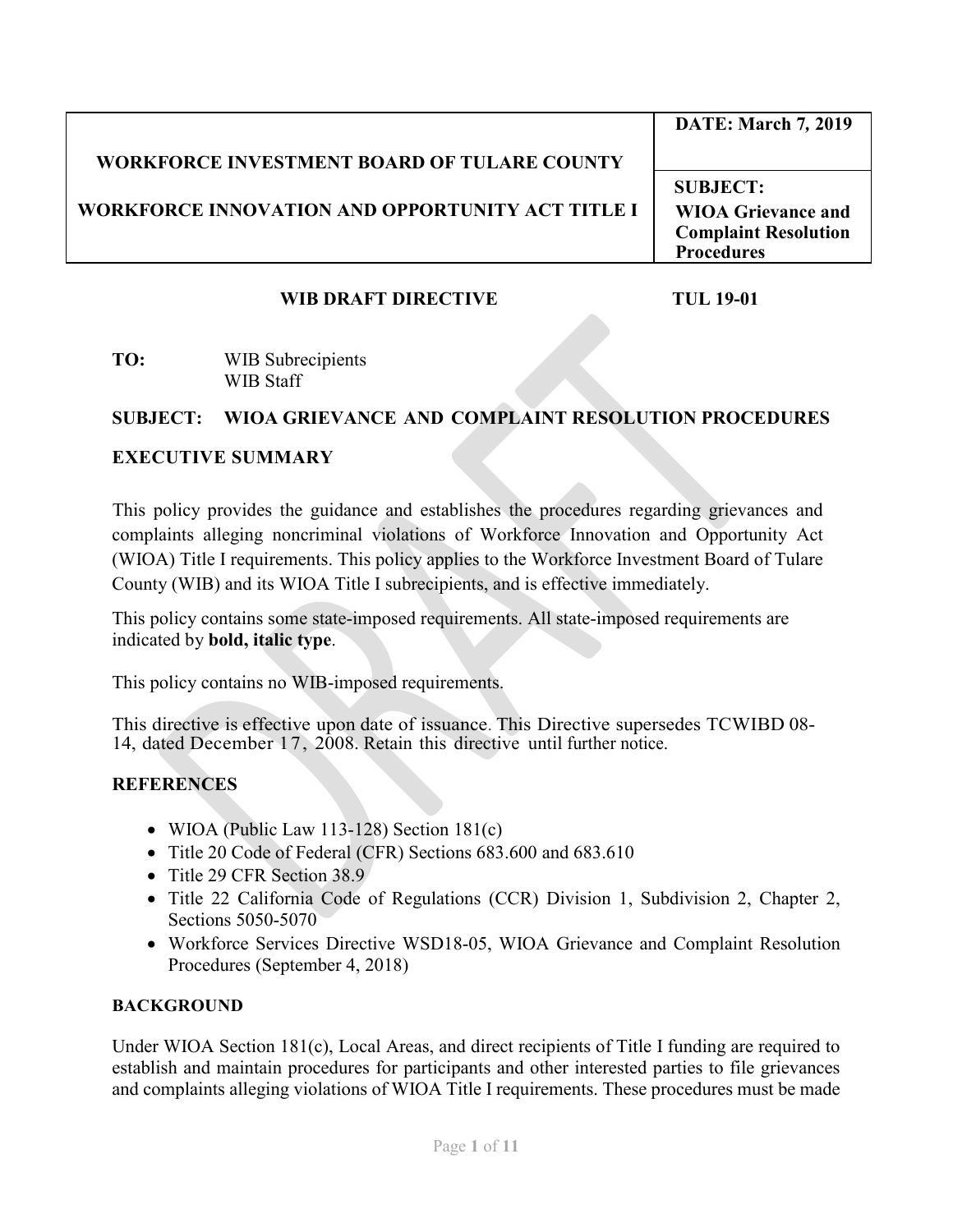available to all relevant parties within the Local Area, including America's Job Center of California (AJCC) partners, service providers, and program participants.

This Directive contains guidance regarding the receipt, hearing, resolution, and appeals process of WIOA Title I grievances and complaints at the local, state and federal level in accordance with Title 20 CFR Sections 683.600 and 683.610. These procedures apply only to programmatic complaints alleging violations of WIOA Title I requirements in the operation/administration of WIOA programs and activities. For information on complaints alleging discrimination under WIOA Section 188 and/or Title 29 CFR Part 38, see Workforce Investment Board of Tulare County's (WIB) *Nondiscrimination and Equal Opportunity Procedures Directive* TUL 17-05. For information on complaints alleging criminal fraud, waste, abuse, or other criminal activity, see Workforce Investment Board of Tulare County's *Incident Reporting Directive* TUL13-03. Lastly, for appeals of administrative or financial sanction(s) on a Local Area resulting from monitoring, investigations, or audits, see Workforce Investment Board of Tulare County's *Audit Resolution Directive* WIBD 10-03.

### **POLICY AND PROCEDURES**

#### **General Requirements**

The procedures set forth in EDD Workforce Services Directive WSD 18-05 were used by the WIB in the development of this Directive on grievance, complaint, and hearing procedures, and govern the treatment and handling of all grievances or complaints connected with the WIB and its WIOA Title I grant subrecipients*.*

*Grievances or complaints must be filed within one year of the alleged violation.* All grievances, complaints, amendments, and withdrawals must be in writing. All persons filing grievances or complaints shall be free from restraint, coercion, reprisal, and discrimination.

Furthermore, the WIB and its subrecipients of WIOA Title I funds must make reasonable efforts to ensure their policies and corresponding information will be understood by affected participants and individuals, including youth and individuals with limited English proficiency. These efforts must comply with the language requirements of Title 29 CFR Section 38.9.

#### **Definition(s)**

*Complainant* – any participant or other interested or personally affected party alleging a noncriminal violation of WIOA Title I requirements.

*Complaint file* – a file that is maintained in a central location within each office, which includes a copy of each complaint filed along with pertinent documentation.

*Compliance Review Office* – the organization within the EDD that oversees the administrative resolution of WIOA programmatic complaints.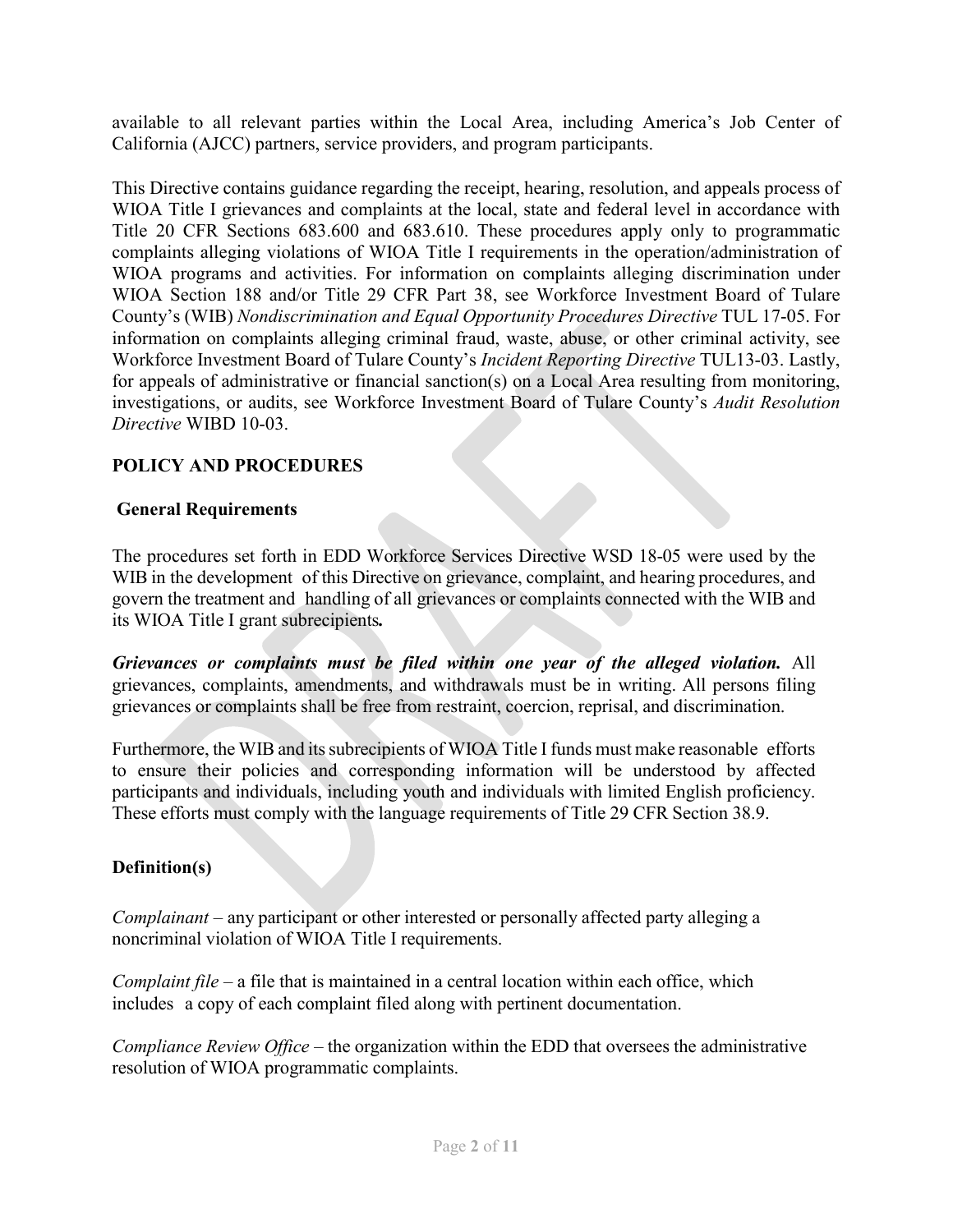*Days* – consecutive calendar days, including weekends and holidays.

*Grievance or complaint* – a written expression by a party alleging a violation of WIOA Title I, regulations promulgated under WIOA, recipient grants, subgrants, or other specific agreements under WIOA.

*Hearing Officer* – an impartial person or group of persons that shall preside at a hearing on a grievance or complaint.

*Local Area* – the Local Area administrative entity and its subrecipients to whom the administrative entity has delegated the grievance and complaint resolution process.

*Participant* – an individual who has been determined to be eligible to participate in and who is receiving services under a program authorized under WIOA.

*Participant case file* – either a hard copy or an electronic file.

*Recipient* – an entity to which a WIOA grant is awarded directly from the U.S. Department of Labor (DOL) to carry out a program under WIOA Title I.

*State Review Panel* – an entity within the EDD composed of representatives from EDD's Compliance Review Office, Legal Office, and Director's Office. This panel shall review and approve or disapprove decisions and recommendations regarding grievances or complaints.

*Subrecipient* – an entity to which a recipient awards funds and is accountable to the recipient (or higher tier subrecipient) for the use of the funds provided.

## **WIB Grievance and Complaint Resolution Procedures**

The following are the procedures established by the WIB for resolving programmatic grievances and complaints alleging violations of WIOA Title I. These procedures are intended to resolve issues related to WIOA Title I grant programs operated by the WIB and its subrecipients.

1. Notice to Affected Parties

WIB subrecipients must provide a copy of the WIB's grievance and complaint procedures to each participant. These procedures include the following:

- Notification that the participant has the right to file a grievance or complaint at any time within one year of the alleged violation.
- Instructions and timelines for filing a grievance or complaint.
- Notification that the participant has the right to receive technical assistance from the WIB in filing the grievance or complaint.
- Notification that the participant may file an appeal or request a separate review by EDD if they experience an incident of restraint, coercion, or reprisal as a result of filing a complaint.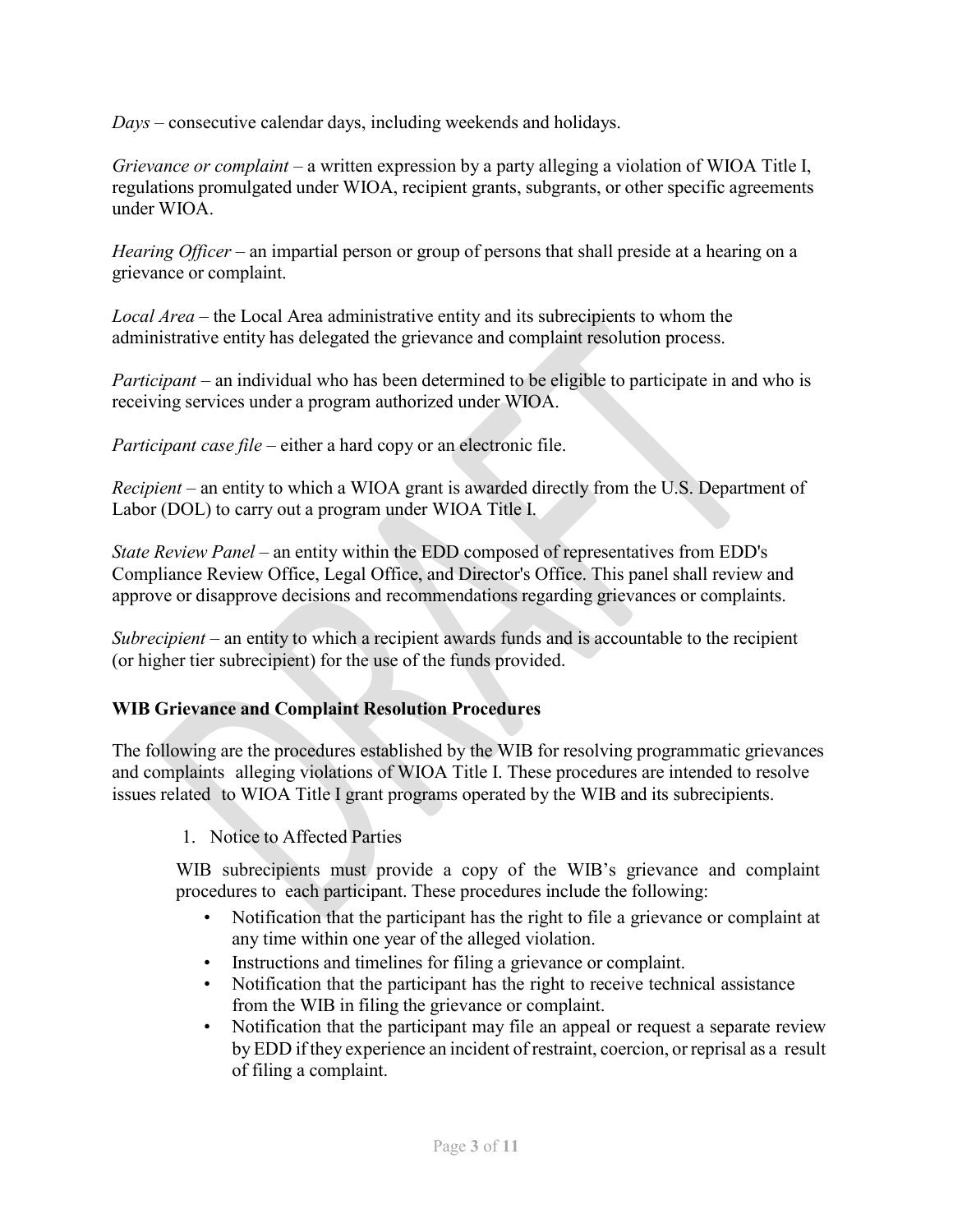The WIB grievance and complaint procedures must be posted in a public location and made available to any interested parties or members of the public.

Subrecipient staff must scan a signed copy of an acknowledgement of receipt of the WIB Grievance and Complaint Procedures Form and attach it to the participant's case file in CalJOBS.

The WIB has the responsibility to provide technical assistance to complainants, including those filing grievances or complaints against the WIB. Technical assistance includes, but is not limited to, providing instructions on how to file a complaint, and providing copies of relevant documents such as the WIOA, federal regulations, state laws and regulations, WIB procedures, and/or contracts. This does not require WIB to violate any rule of confidentiality or provide legal advice.

2. Filing a Grievance or Complaint

The official filing date of a grievance or complaint is the date it is received by the WIB... The filing shall be considered a request for a hearing and the WIB shall issue a written decision within 60 days of the official filing date. The WIB shall send a copy of the grievance or complaint to the respondent.

The grievance or complaint must be in writing, signed, and dated by the complainant. The WIB should obtain the following information for all complaints. However, the absence of any of the requested information shall not be used as a basis for dismissing the grievance or complaint.

- Full name, telephone number, and mailing address of the complainant and respondent.
- A clear and concise statement of the facts and dates describing the alleged violation.
- The provision(s) of WIOA, federal regulations, grant, or other agreements under WIOA believed to have been violated.
- Grievances or complaints against individuals, including staff or participants, shall indicate how those individuals did not comply with WIOA law, regulation, or contract.
- The remedy sought by the complainant.

## **The complainant should send complaints to:**

**Laura Castanon, Staff Services Analyst II Workforce Investment Board of Tulare County 309 W. Main Street, Suite 120 Visalia, CA 93291**

A grievance or complaint may be amended to correct technical deficiencies at any time up to the start of the hearing. Grievances or complaints may not be amended to add new issues unless the complainant withdraws and resubmits the complaint. However, the one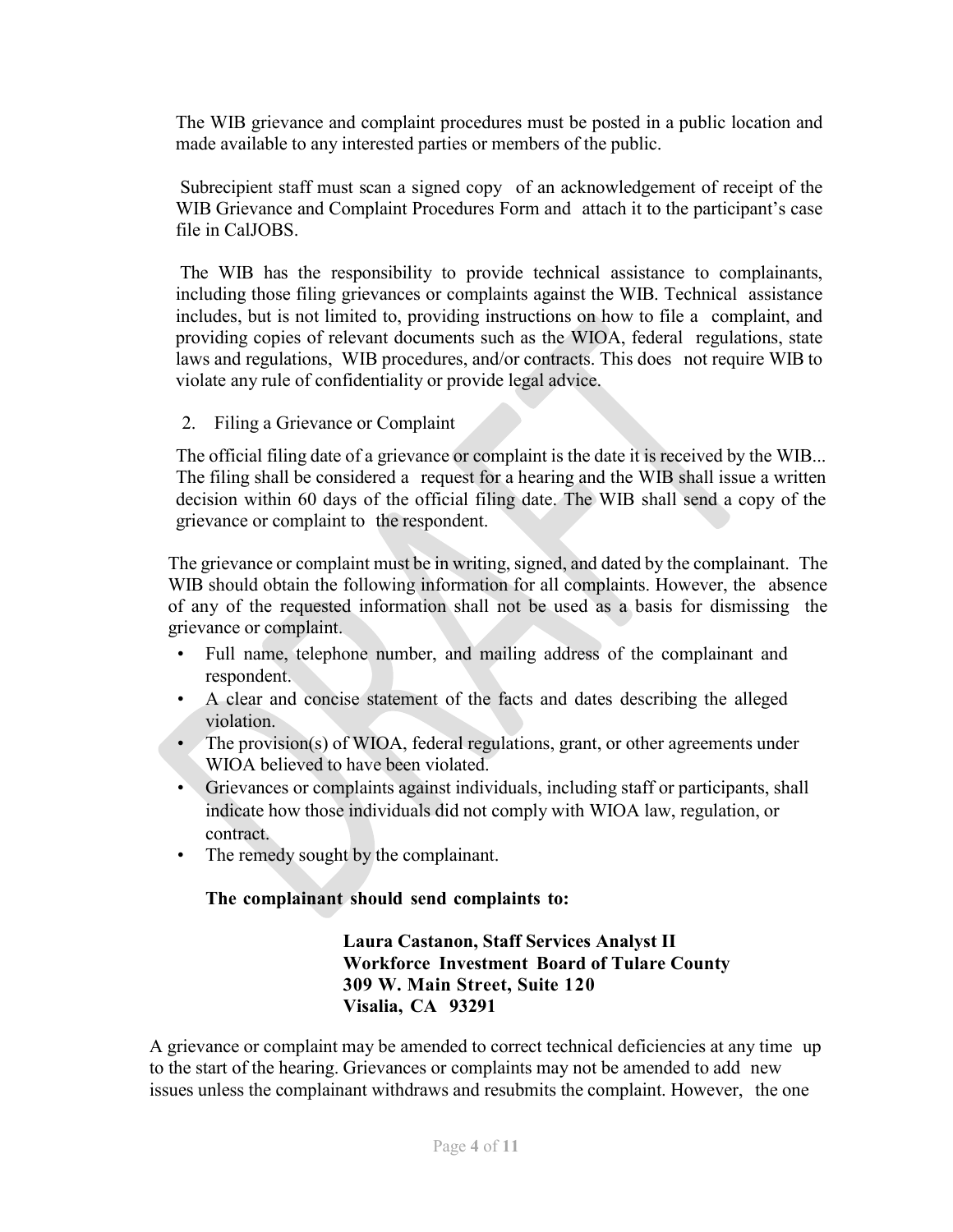year time period in which a grievance or complaint may be filed is not extended for grievances or complaints refiled with amendments. Grievances or complaints may be withdrawn at any time prior to the issuance of the hearing officer's decision*.*

## 3. Informal Resolution

The WIB shall notify the complainant and respondent of the opportunity for an informal resolution. Respondents must make a good faith effort to resolve all grievances or complaints prior to the scheduled hearing. Failure on the part of either the complainant or respondent to exert a good faith effort shall not constitute a basis for dismissing a grievance or complaint, nor shall this be considered a part of the facts to be judged during the resolution process. The WIB must assure that all grievances or complaints not resolved informally or not withdrawn are given a hearing, regardless of the grievance or complaint's apparent merit or lack of merit.

If a complainant and respondent are able to reach an informal resolution, a notice of resolution must be sent to the complainant and entered into the complaint file. If the informal resolution leads to an impasse between the complainant and respondent, the complainant may choose to not proceed to a hearing. If this occurs, a notice of impasse must be sent to the complainant and entered into the complaint file. In the event of resolution or impasse, the WIB must request the complainant to provide a written withdrawal of the complaint within 10 days of receipt of the notice of resolution or impasse.

## 4. Local Level Hearing

## *Hearings on any grievance or complaint shall be conducted within 30 days of the filing date of the grievance or complaint*:

## a. Notice of Hearing

The WIB must notify the complainant and respondent in writing of the hearing at least 10 days prior to the date of the hearing. The 10-day notice period may be shortened with written consent from both parties. The notice shall be in writing and contain the following information:

- The date of the notice, name of complainant, and the name of the party against whom the grievance is filed.
- The date, time, and location of the hearing.
- A statement of the alleged violation(s). The statement must accurately reflect the content of the grievance or complaint as submitted by the complainant. However, clarifying notes may be added to assure that the grievance or complaint is addressed accurately.
- The name, address, and telephone number of the contact person issuing the notice.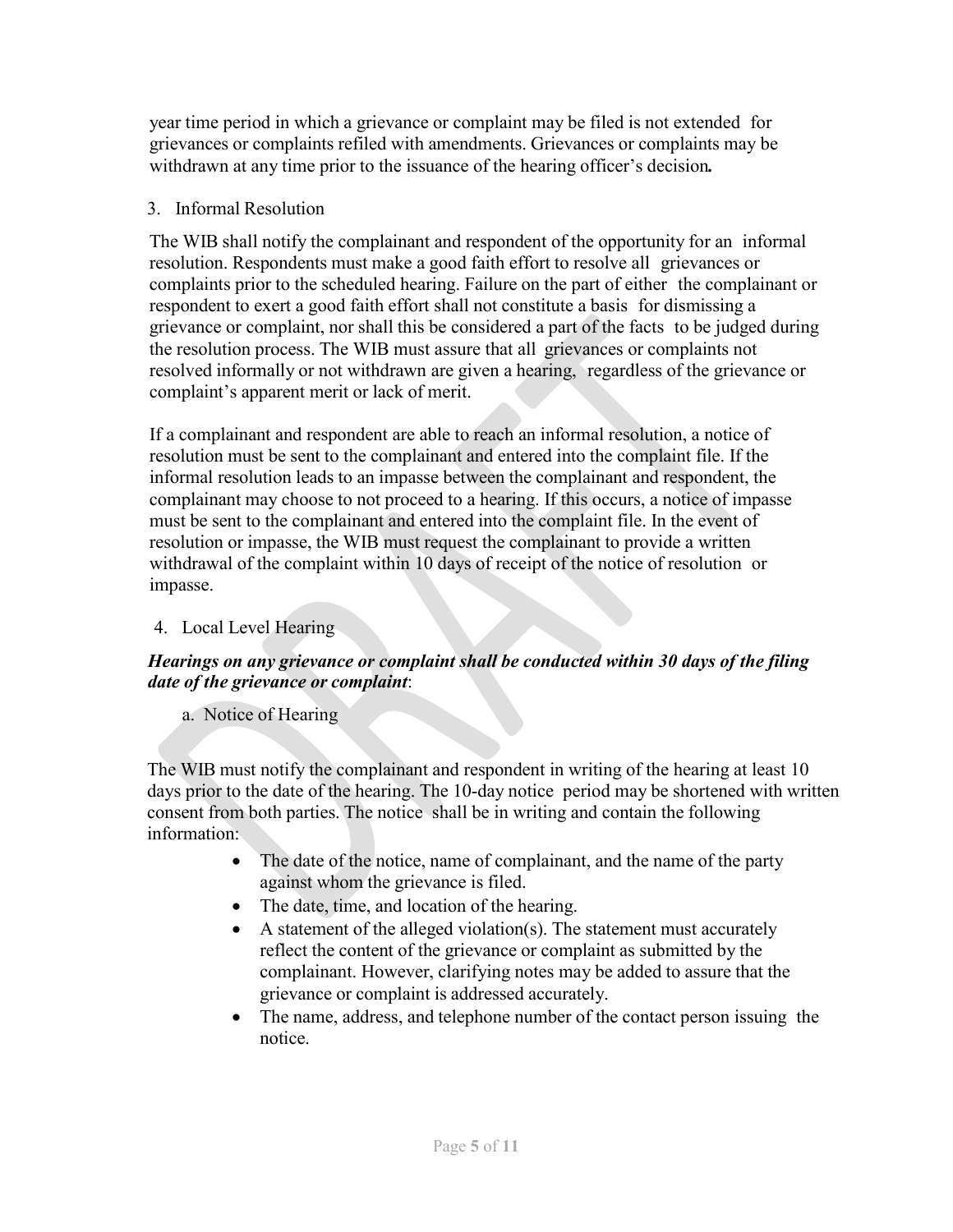#### b. Conduct of Hearing

An impartial hearing officer shall conduct the hearing. *All members of the WIB and the Tulare County Board of Supervisors are considered interested parties and cannot conduct an impartial hearing*. The state suggests the WIB seek impartial hearing officers from among the staff of legal offices or personnel departments of local municipalities or counties that will not be directly affected by, or will not implement the final resolution of, a specific grievance or complaint.

The hearing must be conducted in an informal manner and not be bound by strict rules of evidence. All hearings must follow any applicable procedures established by the WIB. Both parties have the right to be represented at their own cost, present written and oral testimony, call and question witnesses, and request and examine records and documents relevant to the issues. The hearing must be recorded electronically or by a court reporter.

### c. Decision of Hearing

The hearing officer shall provide a written decision to the WIB. The WIB shall mail the written decision to both parties by first class mail no later than 60 days after the filing date of the grievance or complaint. The decision shall contain the following information:

- The names of the parties involved.
- A statement of the alleged violation(s) and related issues.
- A statement of the facts.
- The hearing officer's decision and reasoning.
- A statement of the corrective action or remedies for violations, if any, to be implemented.
- A notice of the right of either party to request an appeal of the decision by the State Review Panel within 10 days of receipt of the decision.

## 5. Local Level Appeal

If a complainant does not receive a decision within 60 days of the filing date of the grievance or complaint, or receives an adverse decision, the complainant has the right to file an appeal with the state. See the subsection below entitled *Appeals of Local Level Decisions or Requests for EDD Review*.

#### **State Level Grievance and Complaint Resolution Procedures**

As required under Title 20 CFR Section 683.600(d), the state must establish procedures for resolving appeals of decisions issued at the local level, grievances or complaints regarding statewide workforce programs, and grievances or complaints alleging state violations of WIOA Title I requirements.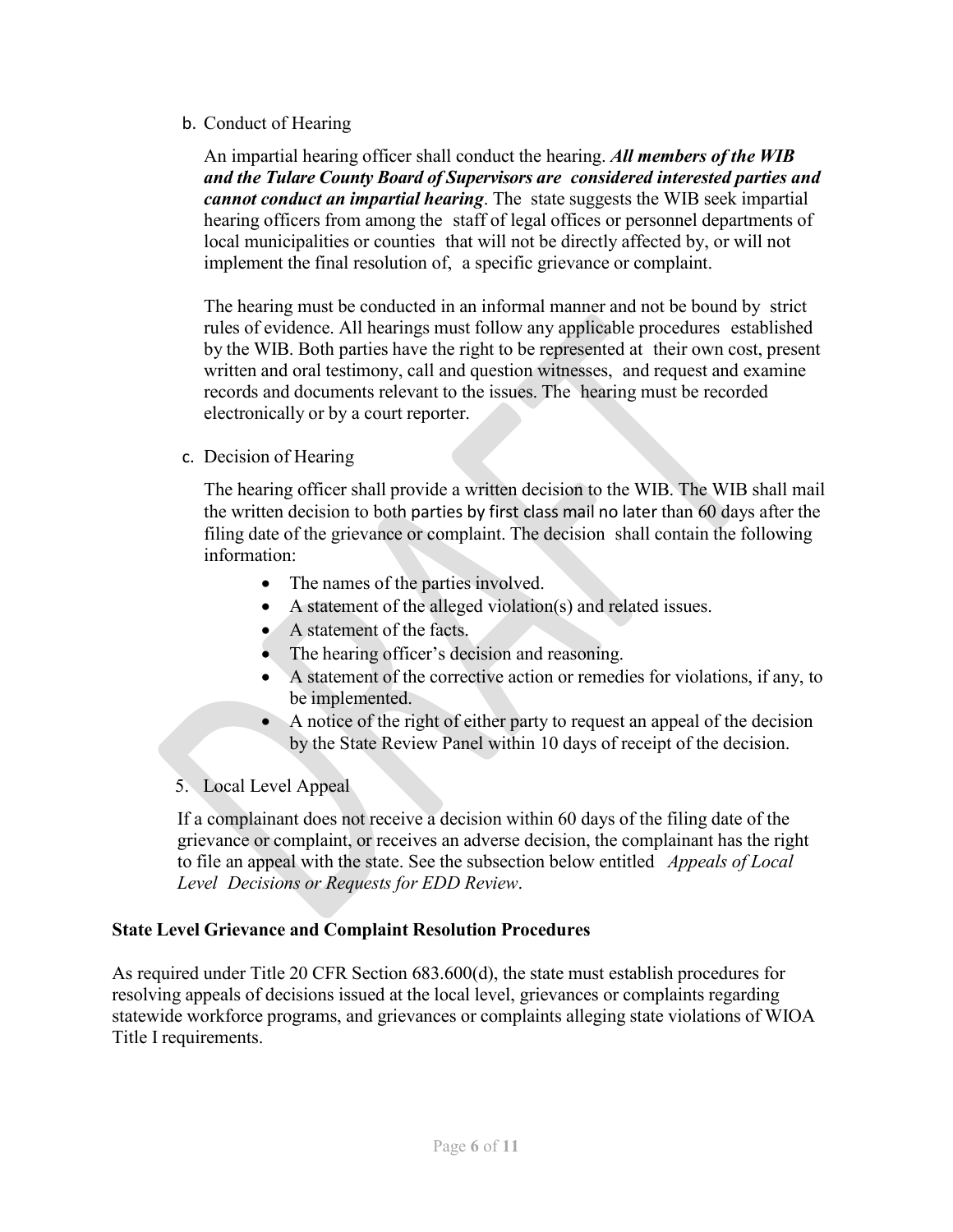## *Appeals of Local Level Decisions or Requests for EDD Review*

If the WIB has issued an adverse decision or failed to follow the procedures in this Directive, the complainant may file an appeal with the state. Additionally, if the WIB has not issued a decision within the 60 day time limit, or if there has been any incident(s) of restraint, coercion, or reprisal at the local level as a result of filing a grievance or complaint, the complainant may file a request for EDD review.

The appeal or request for EDD review must be in writing, signed, and dated by the complainant. The state will attempt to obtain the following information. However, the absence of any of the requested information will not be used as a basis for dismissing the appeal or request for EDD review.

- The full name, telephone number, and mailing address of the complainant and the Local Area's administrative entity.
- A statement of the basis of the appeal or request for EDD review.
- Copies of relevant documents, such as the complaint filed with the WIB and their decision, if any was received.

Appeals must be filed or postmarked within 10 days from the date on which the complainant received an adverse decision from the WIB. Requests for EDD review must be filed or postmarked within 15 days from either of the following:

- The date on which a complainant should have received a decision regarding a locally filed complainant, which is defined as five days from the date the decision was due.
- The date on which an instance of restraint, coercion, or reprisal was alleged to have occurred as a result of filing the complaint.

Complainants must submit appeals or requests for EDD review to the following address:

Chief, Compliance Review Office, MIC 22-M Employment Development Department P.O. Box 826880 Sacramento,CA 94280-0001

If an evidentiary hearing was held at the local level by the WIB, the Compliance Review Office shall request the record of the hearing from the WIB and the State Review Panel shall review the record without scheduling an additional hearing. The WIB is to provide written transcripts of any audio or visual recordings of the hearings via overnight mail. Within 10 days of receipt of the grievance or complaint, the Compliance Review Office shall notify the complainant and respondent of the opportunity for an informal resolution and proceed with the informal resolution process.

If an evidentiary hearing was not held at the local level by the WIB, the Compliance Review Office shall instruct the WIB to hold a hearing within 30 days of receipt of the appeal or request for EDD review. If the WIB refuses to hold a hearing within the required timeframe,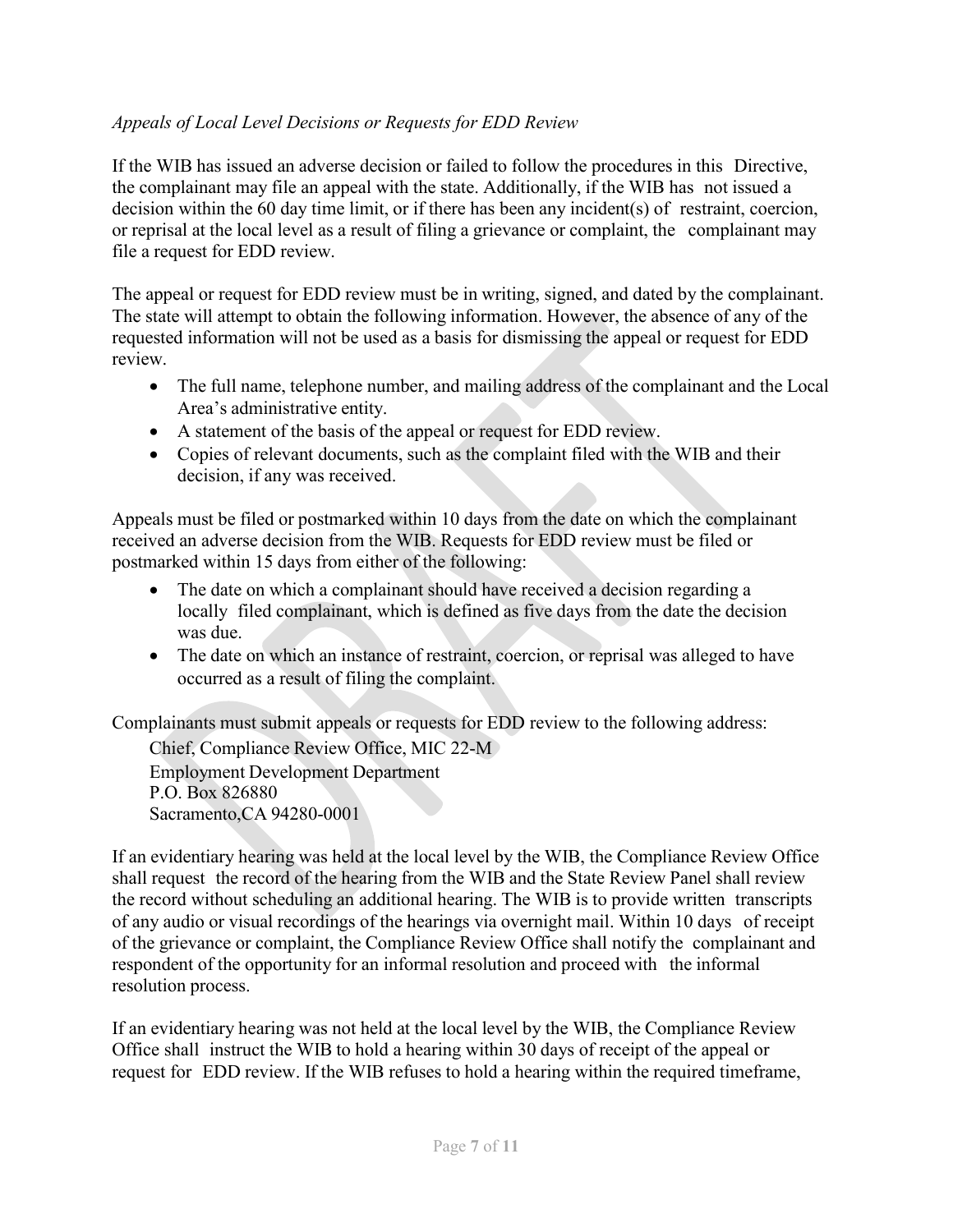the EDD shall schedule an evidentiary hearing before an impartial hearing officer within the 30 day timeframe.

## *State Level Grievances and Complaints*

All grievances or complaints alleging noncriminal, state violations of WIOA Title I requirements, or grievances or complaints by individuals or interested parties affected by statewide workforce programs shall be filed in writing with the Chief of the Compliance Review Office. The official filing date of the grievance or complaint is the date it is received by the Compliance Review Office. The filing shall be considered a request for a hearing and the State Review Panel shall issue a written decision within 60 days of the official filing date. The Compliance Review Office shall send a copy of the grievance or complaint to the respondent.

The grievance or complaint must be in writing, dated, and signed by the complainant. The state will attempt to obtain the following information for all complaints. However, the absence of any of the requested information will not be used as a basis for dismissing the grievance or complaint.

- Full name, telephone number, and mailing address of the complainant and respondent.
- A clear and concise statement of the facts and dates describing the alleged violation.
- The provision(s) of WIOA, federal regulations, state laws or regulations, grant, or other agreements under WIOA believed to have been violated.
- Grievances or complaints against individuals, including staff or participants, shall indicate how those individuals did not comply with WIOA law, regulation, or contract.
- The remedy sought by the complainant.

The Chief of the Compliance Review Office or their designee shall review the grievance or complaint and notify the complainant and respondent of the opportunity for an informal resolution within 10 days of receipt. If the state cannot resolve the grievance or complaint informally, a hearing will be held.

## *EDD Hearing*

Hearings on any grievance or complaint shall be conducted within 30 days of the filing of the grievance or complaint. The complainant, respondent, and WIB (in cases of local level appeals and requests for EDD review) shall be notified in writing of the hearing at least 10 days prior to the hearing. The hearing shall be conducted by an impartial officer. The hearing notice shall contain the following information:

- The date of the notice, name of complainant, and the name of the party against whom the grievance is filed.
- The date, time, and location of the hearing.
- A statement of the alleged violations. These statements must accurately reflect the content of the grievance or complaint as submitted by the complainant. However clarifying notes may be added to assure that the grievance or complaint is addressed accurately.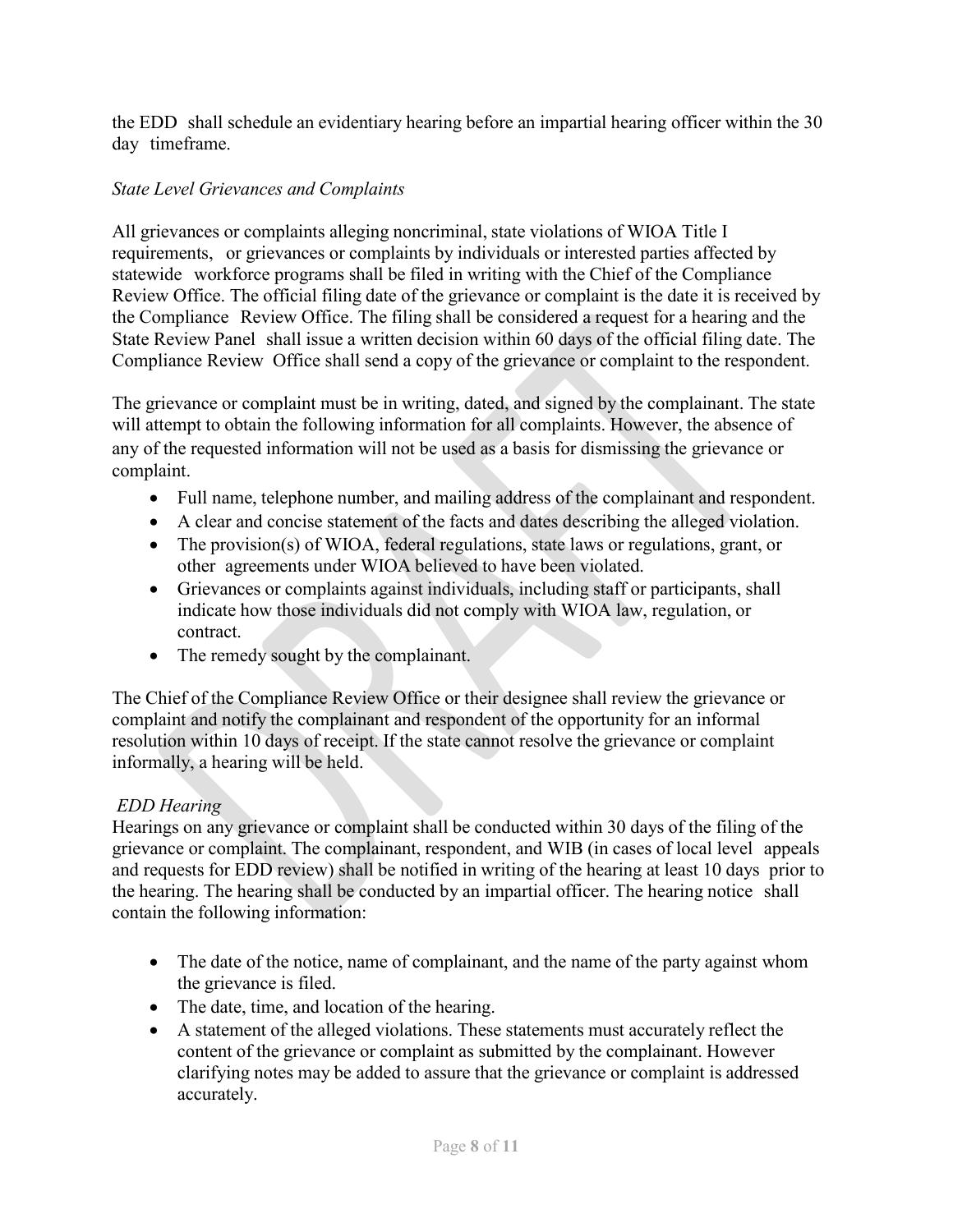• The name, address, and telephone number of the contact person issuing the notice.

The EDD hearing shall be conducted in an informal manner without the application of strict rules of evidence. Both parties shall have the right to be represented, present written and/or oral testimony under oath and arguments, call and question witnesses, and request and examine records and documents relevant to the issues. The hearing shall be recorded either electronically or by a court reporter.

Title 22 CCR regulates the responsibilities and processes of EDD administrative law judges and hearings and as such, applies to the EDD hearings and hearing officers described in this Directive. Title 22 CCR Sections 5050 through 5070 outline all applicable state laws and must be adhered to by the EDD hearing officers. Examples of subjects addressed include special hearing accommodation, electronic hearings, ex parte communications, and consolidation of similar cases. All references to "administrative law judge" hold the same meaning as "hearing officer" in regard to these regulations.

## *State Review Panel*

Following completion of the EDD hearing, the EDD hearing officer shall make a written recommendation to the State Review Panel. The hearing officer's recommendation shall contain the following information:

- The names of the parties involved.
- A statement of the alleged violation(s) and related issues.
- A statement of the facts.
- The EDD hearing officer's decision and reasoning.
- A statement of the corrective action or remedies for violations, if any, to be implemented.

The State Review Panel shall not conduct a new evidentiary hearing, but shall review the record established by either the WIB hearing or the EDD hearing. The State Review Panel shall issue a decision on the basis of the information contained within the record. The State Review Panel may accept, reject, or modify the EDD hearing officer's recommendation or the decision of the WIB, and shall issue a written decision to the concerned parties within 60 days of the EDD's receipt of the local level appeal, request for EDD review, or grievance or complaint.

The State Review Panel shall send a written decision to both the complainant and the respondent by certified mail. The decision shall contain the following information:

- The names of the parties involved.
- A statement of the alleged violation(s) and related issues.
- A statement of the facts.
- The State Review Panel's decision and reasoning.
- A statement of the corrective action or remedies for violations, if any, to be implemented.
- A notice of the right of either party to file an appeal with the U.S. Secretary of Labor (Secretary).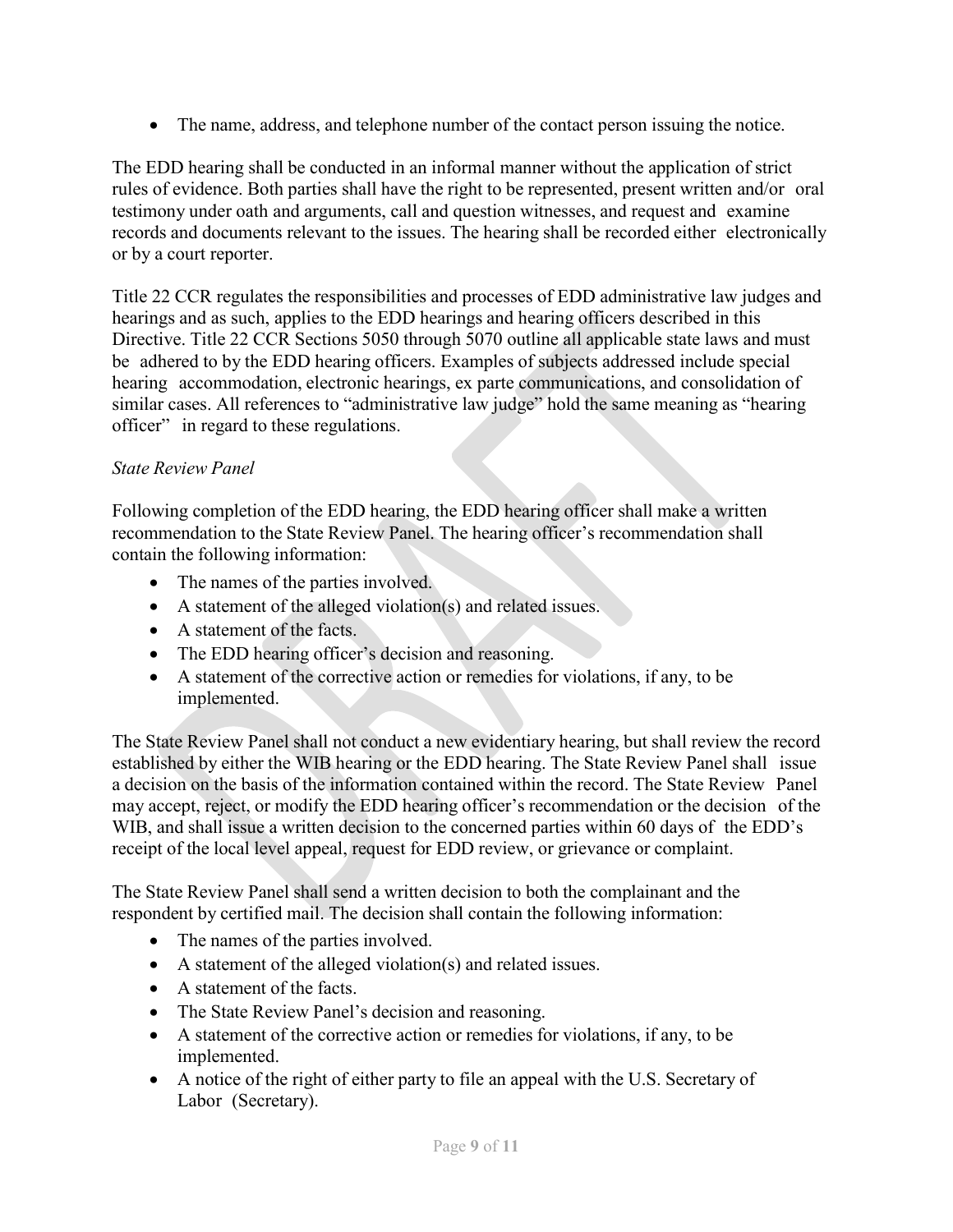#### *Remanded Local Grievances and Complaints*

Grievances or complaints filed directly with the state related to WIB programs will be remanded to the WIB. Reviews that reveal a trial issue, such as the hearing officer being an interested party, will be remanded to the WIB for a retrial of the grievance or complaint.

#### **Federal Level Appeal Process**

If the State Review Panel has issued an adverse decision regarding a grievance or complaint, or has not issued a decision within 60 days of receipt of a local level appeal, request for EDD review, or grievance or complaint, the complainant may file an appeal with the Secretary. This appeal process applies to grievances and complaints that originated at the local or state level.

Appeals of an adverse decision must be filed within 60 days of receipt of the adverse decision from the State Review Panel. In cases where the State Review Panel did not issue a decision, the complainant must file an appeal within 120 days of either of the following:

- The date on which the complainant filed the appeal of a local level decision or request for EDD review with the state.
- The date on which the complainant filed the grievance or complaint with the state.

All appeals to the Secretary must be sent to the DOL National Office via certified mail with return receipts requested. Copies of the appeal must simultaneously be provided to the DOL Employment and Training Administration (ETA) Regional Administrator and the respondent. Mailing addresses for the DOL National Office and ETA Regional Administrator are included below:

| <b>DOL National Office</b>        | Secretary of Labor<br>Attn: Assistant Secretary of ETA<br>U.S. Department of Labor 200 Constitution Avenue, NW<br>Washington, DC 20210 |
|-----------------------------------|----------------------------------------------------------------------------------------------------------------------------------------|
| <b>ETA Regional Administrator</b> | Office of Regional Administrator<br>U.S. Department of Labor<br>P.O. Box 193767<br>San Francisco, CA 94119-3767                        |

Grievances or complaints filed directly with the Secretary that were not previously filed with the WIB and/or state will be remanded to the WIB or state, as appropriate.

The Secretary shall issue a final determination no later than 120 days after receiving the appeal.

#### **Remedies**

Remedies that may be imposed for a violation of any requirement under WIOA Title I shall be limited to the following: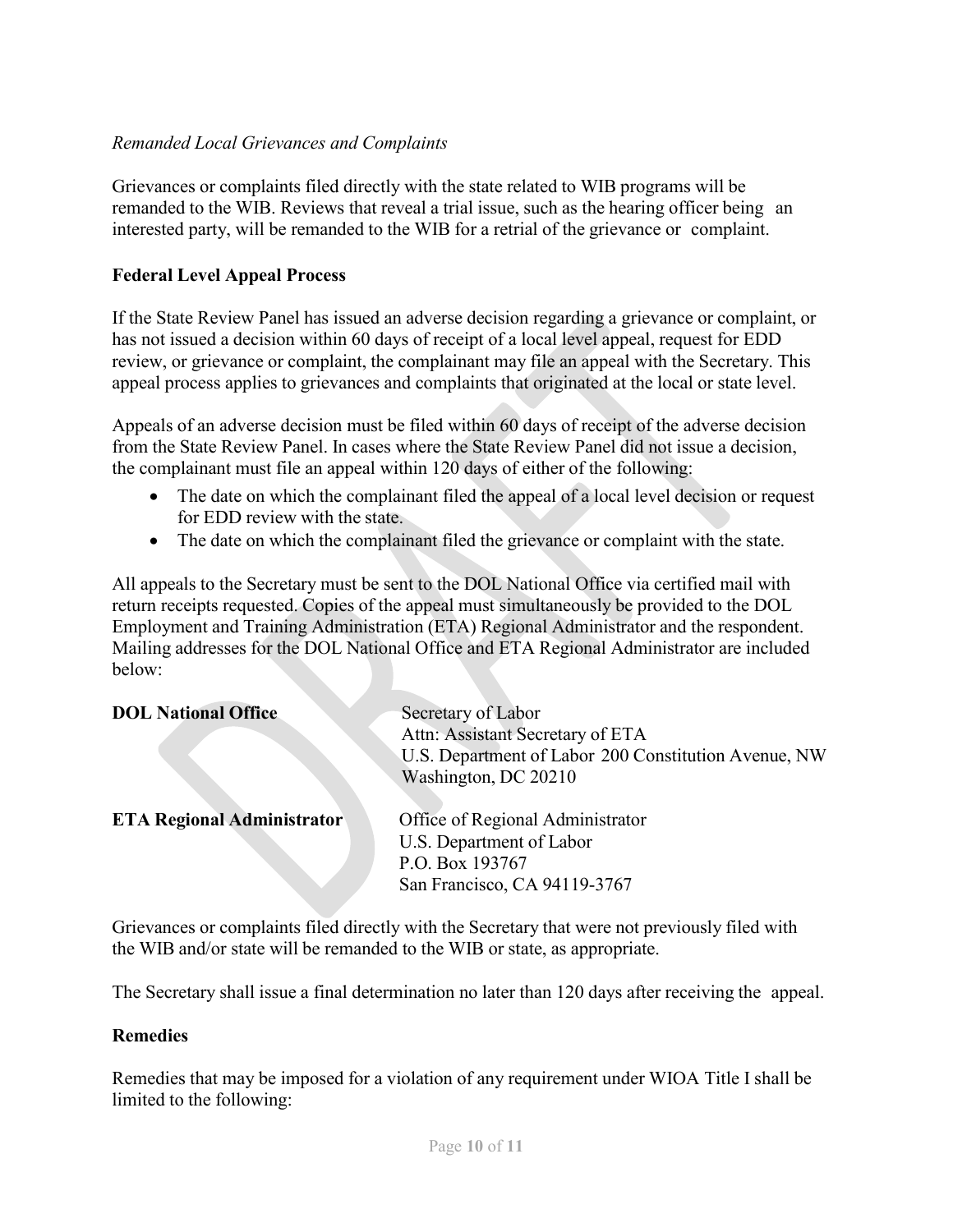- Suspension or termination of payments under WIOA Title I.
- Prohibition of placement of a participant with an employer that has violated any requirement under WIOA Title I.
- Reinstatement of an employee, where applicable, payment of lost wages and benefits, and reestablishment of other relevant terms, conditions, and privileges of employment.
- Other equitable relief, where appropriate.

None of the above shall be construed to prohibit a complainant from pursuing a remedy authorized under another federal, state, or local law for a violation of WIOA Title I.

## **ACTION**

Please bring this directive to the attention of all WIB Subrecipients and WIB Staff.

## **INQUIRIES**

Please direct inquiries about this directive to the WIB at (559) 713-5200.

Adam Peck Executive Director

AP:PGP:llg

Attachment:

Grievance and Complaint Procedures Form 404 – Revised March 2019

e:\analyst-program\directives\ wioa grievance and complaint resolution procedures.doc